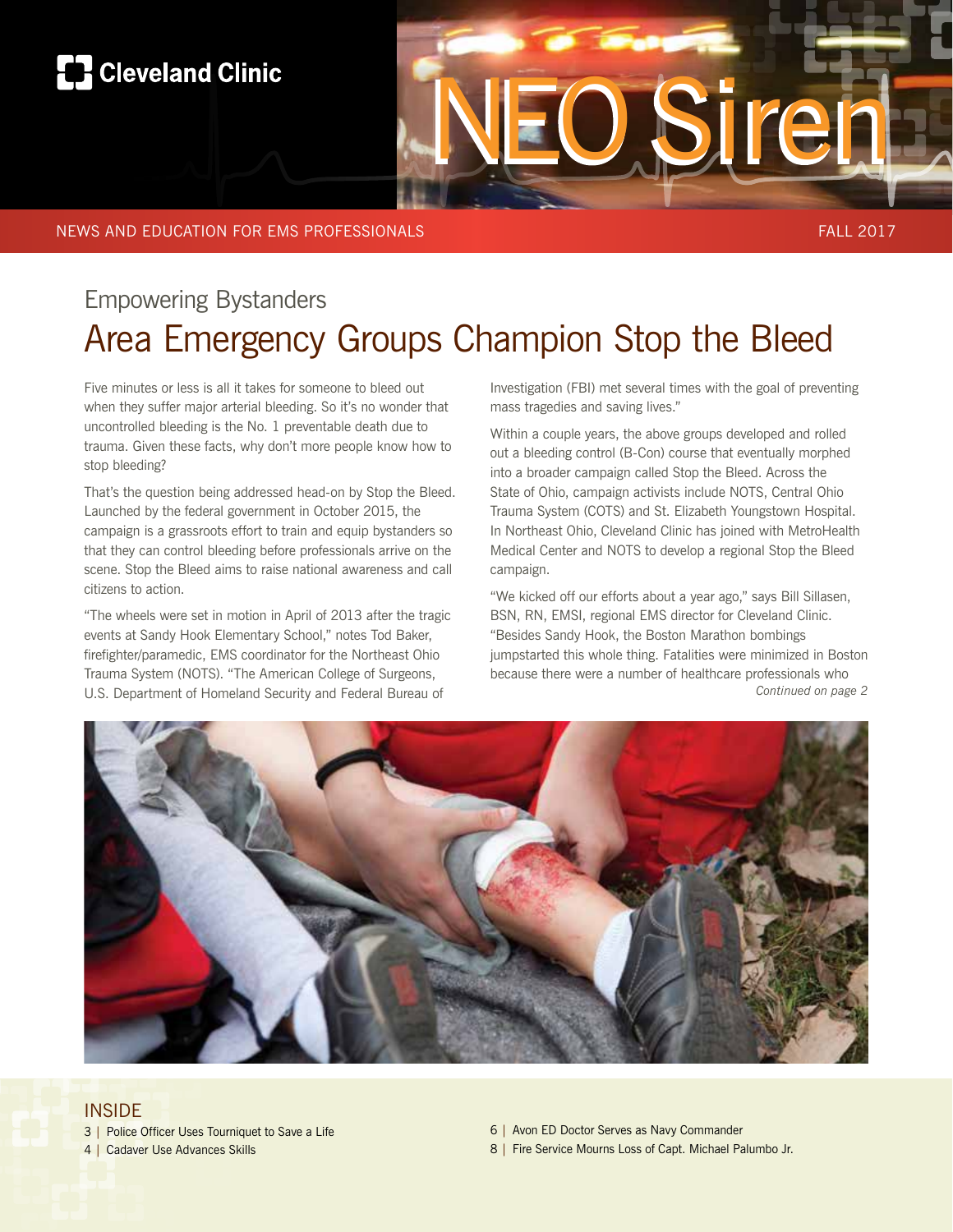knew how to stop major bleeding. One of our main targets with Stop the Bleed will be schools. If this had been in place at Sandy Hook or Columbine, we could've saved more lives."

The overall mission of Stop the Bleed is to:

- Train bystanders how to stop bleeding
- Train law enforcement officers how to stop bleeding in victims, fellow officers and themselves
- Conduct "Train the Trainer" classes for EMS providers and other healthcare professionals who can then teach lifesaving skills to their communities
- Position bleeding control kits in publicly accessible locations

#### Empowering bystanders to help

Since bystanders are always first on scene, Stop the Bleed trains them on how to control bleeding until professionals arrive. The first thing they're taught is to be aware of their surroundings and to move themselves and the injured person to safety, if necessary.

"Our young adults and children under 25 know to stop, drop and roll in case of fire," says Baker. "Wouldn't it be cool if they also knew how to stop bleeding? A lack of action results in worse outcomes."

Sillasen agrees. "Significant arterial bleeding needs to be stopped as quickly as possible," he says. "That's why we want to give laypeople the tools to control bleeding. In the past, most people were taught not to touch victims; so this is really a whole new way of treating patients."

In addition to training personnel, Stop the Bleed organizers want to supply public facilities with wall-mounted bleeding control kits that include:

- Z-fold combat gauze
- Compression bandages/dressings
- Mechanical tourniquets
- Gloves
- EMS shears

Bleeding control (as taught to bystanders) is as simple as following the ABCs:



*"Our young adults and children under 25 know to stop, drop and roll in case of fire. Wouldn't it be cool if they also knew how to stop bleeding? A lack of action results in worse outcomes."*

Tod Baker, firefighter/paramedic, EMS coordinator, Northeast Ohio Trauma System





*"Significant arterial bleeding needs to be stopped as quickly as possible. That's why we want to give laypeople the tools to control bleeding."*

> Bill Sillasen, BSN, RN, EMSI, regional EMS director, Cleveland Clinic

#### **A.Activate 911.**

- **B. Bleeding identification.** Locate the bleeding site and apply firm, steady pressure to it with your hands.
- **C. Compression.** Apply dressings and press them down. If bleeding doesn't stop, place a tourniquet 2 to 3 inches closer to the torso from the bleeding. When direct pressure does not work and a tourniquet cannot be applied, pack the wound with z-fold combat gauze.

Stop the Bleed relies greatly on advances made in hemorrhage control by the U.S. military during wars in Iraq and Afghanistan. On U.S. soil, escalating gun violence and mass casualty incidents prompted creation of the campaign.

"We can thank the military for bringing us up to speed when it comes to bleeding control," says Sillasen. "During conflicts in the Middle East, they developed better methods like tourniquet use. Now that we realize tourniquets don't necessarily result in loss of limb, all soldiers and police departments carry tourniquets."

NOTS rolled out Stop the Bleed training this past spring. "I picked areas in Lake, Cuyahoga and Ashtabula counties and conducted about eight classes," Baker says. "This is like lighting a wildfire. We started it and are now standing back to watch how it spreads."

*To schedule a B-Con course for your fire department or other organization, please contact Tod Baker at tbaker4@metrohealth.org or 216.778.7036.*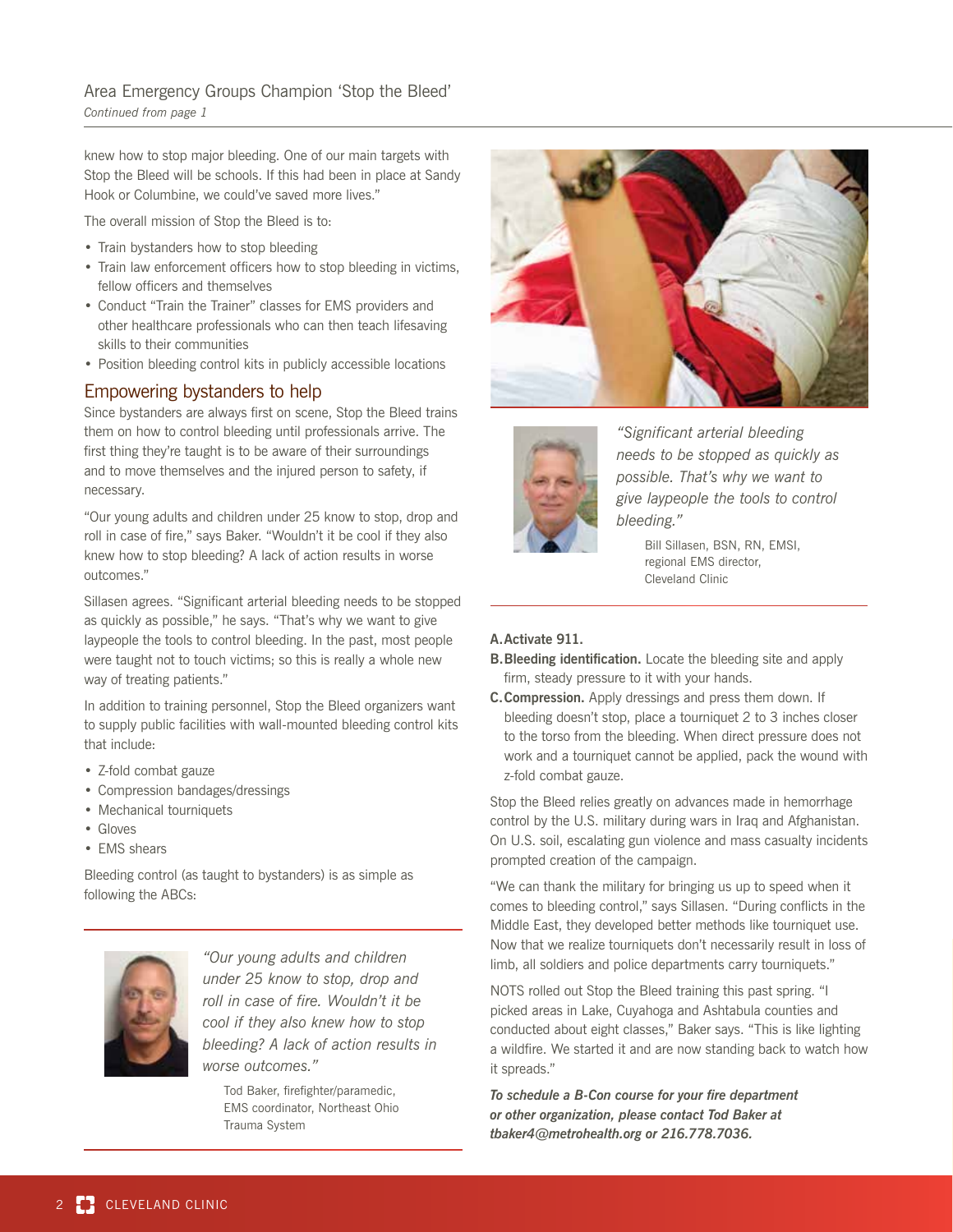### Euclid Police Officer Saves a Life Heroic Rescue Underscores Value of 'Stop the Bleed' Campaign

When you find someone laying in a pool of blood, you just might assume they're badly injured. If you add gunfire to the mix, you're pretty sure you have a gunshot wound on your hands.

Such was the scenario encountered recently by Officer Nolan Ellis, a 24-year veteran of the Euclid Police Department. Thankfully, he carries a tourniquet on his body near his holster. And he knows how to use it.

The victim was a 17-year-old who was robbed, stripped of his clothing and shot in the right leg. "We got a call for a man who was bleeding and nude and knocking on doors," says Ellis. "Finally, some decent people brought him into their apartment building lobby and tried to help him. When we arrived, we found that the perpetrators had fired a round into the teen's leg.

"A bullet either hit or was near the teen's femoral artery," he adds. "You can bleed out real quickly from that kind of wound. Either I'd help him or he'd die."

So Officer Ellis quickly and skillfully applied the tourniquet to the victim's leg. "I was fortunate to have had training," says Officer Ellis, who claims he became proficient with tourniquets thanks to:

- His involvement with Eastside Departments Group Enforcement (EDGE) SWAT team, which includes medics who demonstrated how to use tourniquets
- The acquisition of tourniquets by the Euclid Police Department about a year ago



After making a heroic rescue in a dangerous situation, Nolan Ellis of the Euclid Police Department is happy to be with his wife and dog.

*"A bullet either hit or was near the teen's femoral artery. You can bleed out real quickly from that kind of wound. Either I'd help him or he'd die."*

> Officer Nolan Ellis, Euclid Police Department

• A full-day training class offered by Eleven 10, a Cleveland-based manufacturer of self-aid/buddy-aid gear. During the class, which emphasized response to ICD explosions, terrorist attacks and gun shots, students applied tourniquets on "bleeding" manikins

"The Eleven 10 training really drove it home," says Officer Ellis. "It was a good class considering it was just one day, and it helped me deal with the teen. He was losing consciousness and had suffered significant blood loss. An ambulance was on the way, but we needed to secure the scene before EMS could enter it. I was there with my tourniquet at the right time.

"The teen managed to give us his mother's phone number, and we called her," he adds. "By the time she arrived, he was on an ambulance heading to the hospital. I traced his blood trails, and they went for hundreds of yards."

Bleeding control, including the use of tourniquets, is the goal of the Stop the Bleed campaign, spearheaded locally by the Northeast Ohio Trauma System, with substantial assistance from Cleveland Clinic and MetroHealth Medical Center. The campaign (which is described in the article beginning on page 1) is a grassroots effort to train and equip bystanders so that they can control bleeding before professionals arrive on the scene.

For Officer Ellis, saving someone's life is all in a day's work. "As a police officer, taking on an emergency medical role may be one of a hundred different hats you have to wear every day," he says. "I talked briefly with the teen's mother, and she thanked me. Last I heard, he was kicking and screaming and breathing. That's a good thing."

### New Protocol App Available

Cleveland Clinic recently announced the release of its FREE EMS Protocol app for mobile phones. The app was specifically designed for fire departments functioning under Cleveland Clinic medical control.

To download the app, go to the Apple App Store or Google Play and search

"Cleveland Clinic EMS Protocols" and download. You can also find the protocol and save it to your mobile device at acidremap.com/sites/CCFEMS.

Hard copies of protocols have been distributed to departments by Cleveland Clinic EMS coordinators, as well as

medication exchange and reconciliation. All Departments under Cleveland Clinic Medical Control began operating under the new protocol as of Aug. 31, 2017.

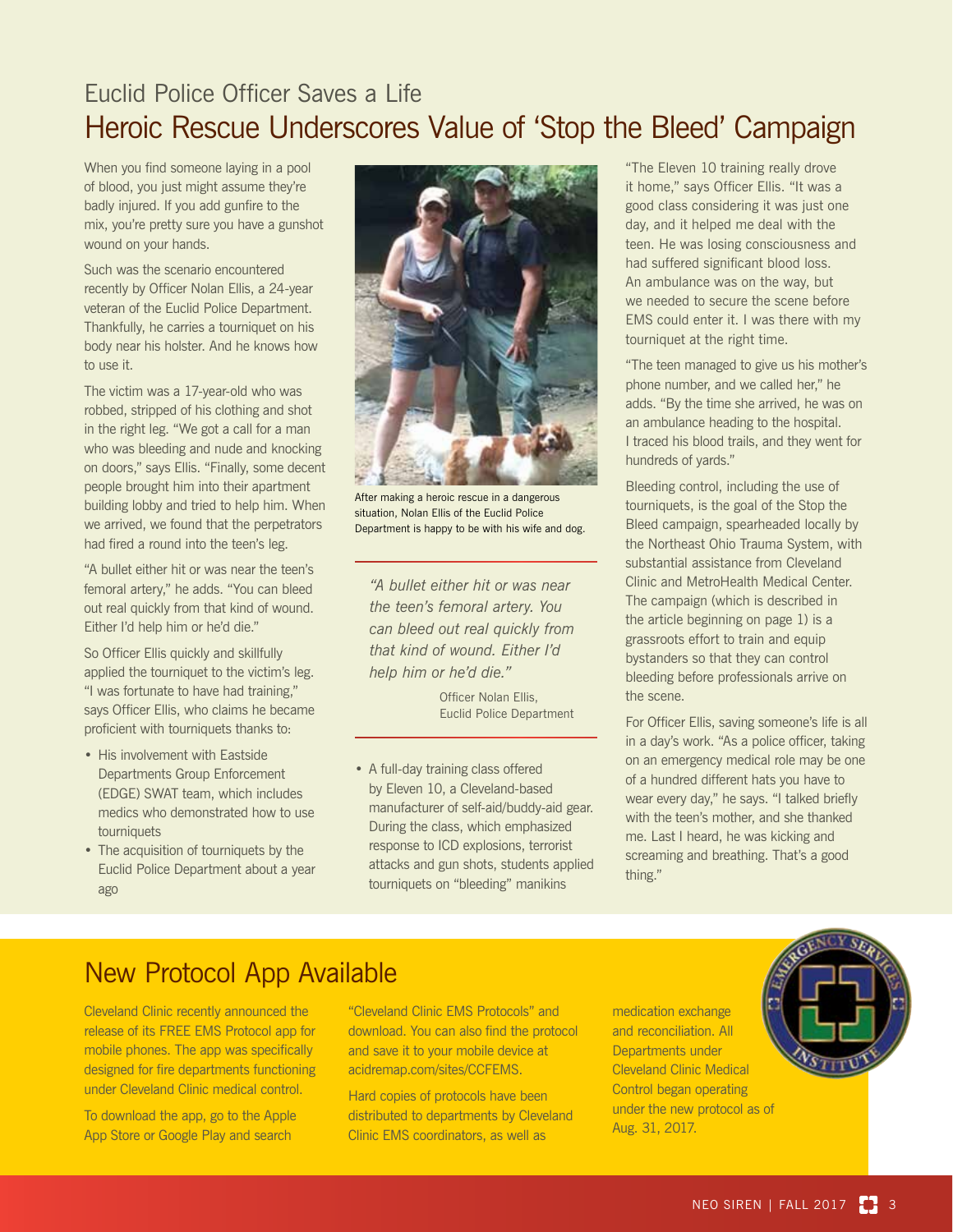

No Guts, No Glory Cadaver Procedures Lab Leads to Impressive Body of EMS Work

Anyone who has participated in a cadaver laboratory session knows that death can bring education to life. While it's sad that someone had to die to create a cadaver, the ability to practice lifesaving skills on real bodies can result in happy outcomes for future patients.

"EMS providers who've attended our cadaver procedures lab say it's one of the best continuing education programs they've gone to," says James Sauto, MD, FACEP, co-director of Cleveland Clinic's Cadaver Procedure Lab (CPL). "Working on cadavers is much different from doing procedures on manikins. Once someone has done it, they gain a lot more confidence."

A simple joke underscores the value of using cadavers to practice skills. It goes like this:

Did you hear the one about the mechanic who was fixing his car engine in the hospital parking lot? He recognized a surgeon walking by and said, "Hey, Doc! You know, you and I do the same thing. I fix engines inside of cars, and you fix engines inside of people."

"You're right," said the doctor. "Except I fix the engine while it's still running."

*"EMS providers who've attended our cadaver procedures lab say it's one of the best continuing education programs they've gone to. Working on cadavers is much different from doing procedures on manikins. Once someone has done it, they gain a lot more confidence."*

> James Sauto, MD, FACEP, Co-Director, Cleveland Clinic Cadaver Procedure Lab

All joking aside – it's true that no manikin – even the most sophisticated – can duplicate the human body. That's why Sean Roth, DO, DPM, FACEP, EMS manager at Cleveland Clinic main campus, created the CPL in 2010, with a focus on teaching advanced airway and other lifesaving procedures. Today, the lab is co-directed by Dr. Sauto and his colleague Achilles Bebos, MD. Tom Beers, EMT-P, EMSI, EMS coordinator, serves as an instructor.

Throughout the country, only a handful of medical facilities have cadaver procedures labs. "I'm only aware of similar labs in Baltimore, Boston, California – and here in Ohio – at Wright State University," says Dr. Sauto. "Since they're so scarce, people come from all over to take advantage of our lab here in Cleveland. We even had a medical student from Jamaica."

In Cleveland, the CPL is offered through the Cleveland Clinic Lerner College of Medicine, which is led by Richard Drake, PhD, director and head anatomist. Basic procedures include (but are not limited to):

- Intubation by direct laryngoscopy/LMA/Gum Elastic Bougie/ various supraglottic airways
- Needle and Surgical Cricothyrotomy
- Needle decompression of chest for tension pneumothorax
- Intra-osseous needle insertion
- Tibia and humerus placement
- Thoracostomy tube placement

Advanced procedures at some labs may include:

- Retrograde Intubation with jet ventilation/transtracheal ventilation
- Lateral canthotomy
- Arthrocentesis of knee, shoulder and ankle
- Open lateral thoracotomy

"We work closely with Dr. Matt Roehrs from MetroHealth's ED and feel fortunate that he serves as an instructor with us, along with third-year MetroHealth emergency medicine residents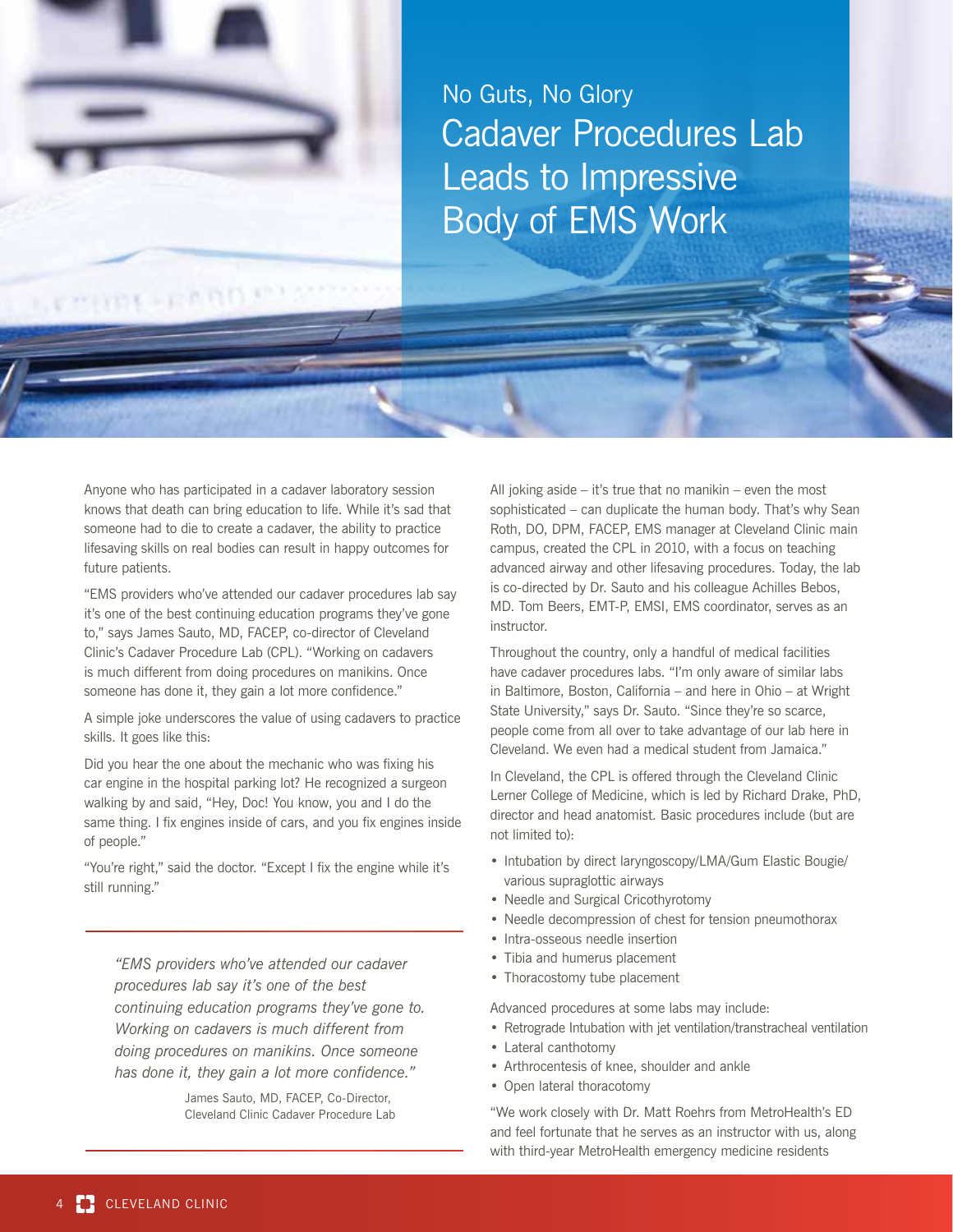or attending physicians from Cleveland Clinic EDs," says Dr. Sauto. "Teleflex, maker of the very familiar EZ-IO, also offers an instructor at each lab."

#### Anatomy of a lab session

A week or so prior to each lab, course directors send an email to participants with information, directions, suggested websites to view on the procedures, and an updated PowerPoint. Interested EMS providers should sign up quickly because registration is limited to five prehospital participants.

Participants are provided with all personal protective equipment (PPE), such as goggles, gloves, gowns and masks. Before use, the non-embalmed cadavers are tested to make sure they are negative for communicable diseases like HIV and hepatitis B or C. Three stations (with four different bodies) offer an opportunity to practice hands-on skills, including:

- Chest tube insertion, needle decompression of tension pneumothorax, pneumo-dart catheter insertion
- Central line placement, intra-osseous insertion, including proximal tibia and humerus (as well as sternum at some labs)
- Airway insertion, including supraglottic airways, endotracheal tubes, direct and video laryngoscopy and gum bougie (with two bodies at this station)

"Once all three stations have been completed, we demonstrate surgical cricothyrotomy and allow participants to practice that procedure," says Dr. Sauto. "During some labs, we may add open lateral thoracotomy (opening of the chest). Participants have the option to stay or leave at this point."

#### Students from Bainbridge to Jamaica

"Though the lab was originally designed to offer residents an opportunity to practice various procedures, it's evolved to the point that most participants are not residents," Dr. Sauto notes. "In addition to MD and DO residents, classes commonly include physician assistants, PA students, paramedics, paramedic students, nurse practitioners, NP students, members of our Cleveland Clinic Critical Care Transport Team and Mobile Stroke Transfer Unit, respiratory therapists and house officers from our regional hospitals.

"Occasionally, we also have acting interns from MetroHealth Medical Center's ED," he adds. "Plus, during this past year, we had Navy corpsmen join us – thanks to coordination by Dr. Roy Seitz who recently attended one of our labs." (See Dr. Seitz's profile on pages 6 and 7.)

Participants have come from many area fire departments, including Bainbridge, Braceville, Broadview Heights, Cleveland EMS, Cleveland Heights, Fairview Park, Lakewood, Lyndhurst, Mayfield Heights, North Royalton, Parma, Perry Township, South Euclid, Twinsburg, University Heights and Warren, as well as the private ambulance companies of Tri-County and Donald Martens.

"We've had participants of varying medical specialties from Troy, Michigan; Catonsville, Maryland, and Jamaica," says Dr. Sauto. "Our PA students come from programs from Connecticut to California."

"We're grateful for the people who selflessly donated their bodies to science so that we can enhance the understanding and skill levels of our students," he adds. "We also appreciate the support we've had from the Cleveland Clinic Emergency Services Institute and its chairman, Dr. Brad Borden, and we acknowledge and appreciate the work Dr. Sean Roth did to start the lab."

The rewards of the CPL are great. "I enjoy teaching, sharing new methods and seeing confidence building among our students," Dr. Sauto shares. "Ultimately, it's all about saving lives and giving patients the best outcomes possible."

## Just the Stats on Cleveland Clinic's Cadaver Procedures Lab

**CME credits:** 4 continuing medical education units for all medical fields, including EMS

**Dates offered:** 11 times a year, with class participants restricted to MetroHealth and Cleveland Clinic emergency medicine residents in April and October

**Upcoming 2017 labs open to EMS providers:** Nov. 30 and Dec. 21

**2018 labs open to EMS providers:** Jan. 18, Feb. 15, March 15, May 10 and June 7, with future dates to be announced

**Participants:** roughly 20 students with varying medical backgrounds, including paramedics, emergency department physicians, internal medicine and anesthesia residents, nurses, nurse practitioners and CCT transport team members

#### **Student slots reserved for paramedics:** 5

**Class length:** 3-1/2 hours (from 7 to 10:30 a.m.)

**Instructors:** emergency medicine staff physicians and senior emergency medicine residents who donate their time and expertise

**Class format:** A 45-minute PowerPoint presentation is followed by hands-on skills practice sessions performed on four nonembalmed bodies. Participants are divided into three groups and rotate from station to station.

**Cost:** free (similar courses can cost up to \$1,500 per participant)

**Location:** next to Cleveland Clinic's main campus emergency department

**Parking:** available and free

**How to sign up:** Paramedics may either register online at ccfems.org or by contacting Dr. Sauto directly at sautoj@ccf.org.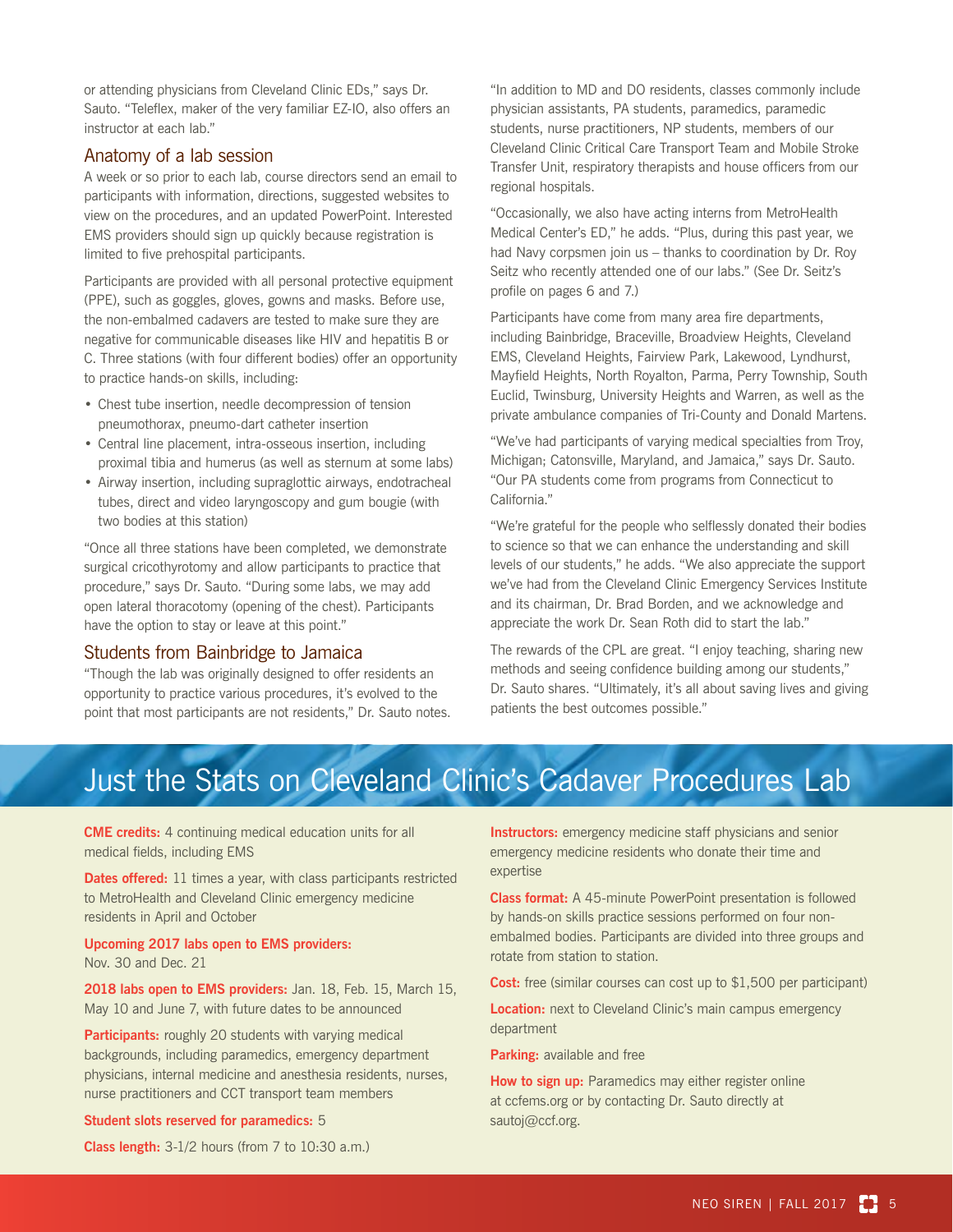

# **From the Priesthood to the Brotherhood** Emergency Medicine Physician Is on a Mission to Save Lives

If you were to suffer a traumatic injury, you'd thank your lucky stars if Roy Seitz, MD, took care of you.

A board-certified emergency medicine and family medicine physician, Dr. Seitz treated severely wounded soldiers in Kuwait and Afghanistan, where he was stationed with the U.S. Marines less than four minutes from the war's frontline.

"It was a great experience because the medical team was an extraordinarily skilled and dedicated group," he says. "They were all volunteers who gave up big chunks of their lives to provide phenomenal care. The intensity and energy were unbelievable, and I honestly believe that those marines and soldiers received the best care possible."

A former EMS coordinator and current and former EMS educator, Dr. Seitz now serves as an emergency medicine physician at Cleveland Clinic Avon Hospital. But originally, he planned to become a priest. "After two years in the seminary, I dropped out and went to Notre Dame," he says. "The medical field attracted me because it's intellectually challenging and opened up a lot of opportunities to travel, do mission work and help with the military."

Despite his change in vocations, Dr. Seitz has held true to performing mission work. He worked with a Catholic mission group at a hospital in Hong Kong and taught emergency medicine in China. Shortly after 9/11, he joined the U.S. Navy Reserves.

During his 39 years as a physician, Dr. Seitz served as director of an emergency department for 18 years and as a battalion surgeon with the Marine Corps for 10. A former advisor to the Surgeon General, he currently is a Navy Commander with top secret security clearance.

Prior to joining Avon Hospital, Dr. Seitz served as director of St. John Medical Center Emergency Department in Westlake and director of Rainbow Rapid Care at St. John Medical Center. From 1998 to 2002, he was a flight physician with Cleveland Metro Life Flight. He has also practiced as a physician at several other hospitals throughout Ohio and was the medical officer for Norwegian Caribbean Cruise Line from 1986 to 1988.

"I love Avon Hospital," he says. "It's very organized and patientoriented, and EMS is well respected there. I greatly enjoy working with EMS. These folks have a tremendous combination of medical knowledge, sensitivity, empathy and physical fitness – plus a big sense of humor.

"I enjoy taking care of the elderly, kids and patients' families and loved ones," he adds. "When people are scared or in pain, they appreciate it when someone shares a sense of humor. Older people are often neglected, and it's good to add credibility and attention to their lives while treating them – because they're special."

#### Serving as battalion surgeon for the Marines

*"I love Avon Hospital. It's very organized and patient-oriented, and EMS is well respected there. I greatly enjoy working with EMS. These folks have a tremendous combination of medical knowledge, sensitivity, empathy and physical fitness – plus a big sense of humor."*

> Roy Seitz, MD, emergency medicine physician, Avon Hospital

After receiving military medical training at the Naval Trauma Center in Los Angeles, Dr. Seitz served for a year as battalion surgeon for the U.S. Marine Corps in Afghanistan, where he was a combat medical officer in two military trauma centers dealing with severe casualty situations like IED blasts, amputations, severe burns and shrapnel and gunshot wounds.

According to the doctor, many of the military patients he saw required multiple amputations after encountering IED blasts. "We also took care of many people not involved in the war as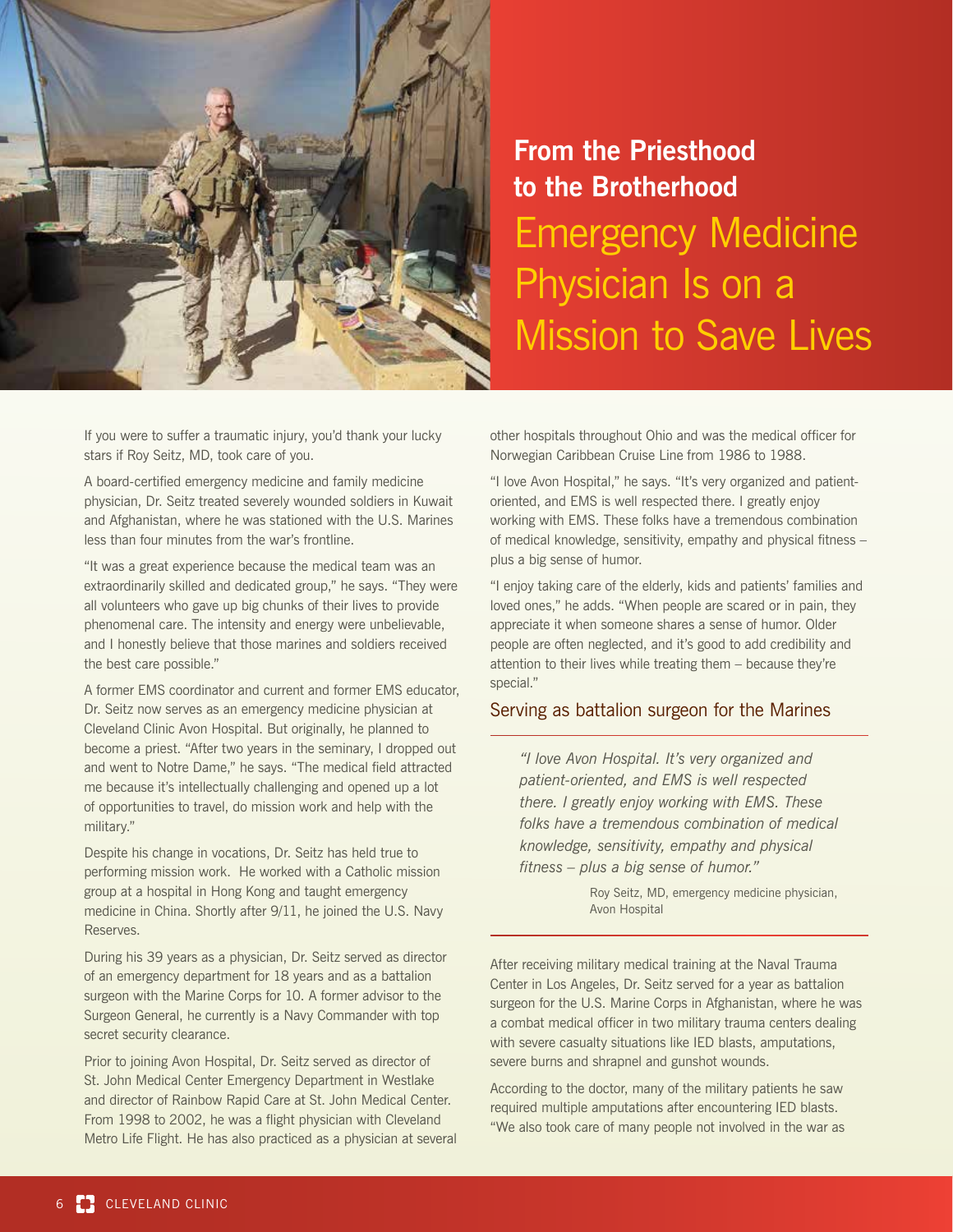combatants – including lots of children," he says. "Burns are common there because heating units occasionally explode and people fall into cooking fires. We even did some plastic surgery, such as cleft lip repairs.

"At times, there was only one physician, but we got it done with army medics or navy corpsmen," he notes. "Tourniquet use was huge, and we went through lots of quick blood products. We saw a lot of hypothermia, acidosis and hypotension and found that it was best by far to get fluids – and especially blood products – into our patients as quickly as possible."

While in Afghanistan, he also served as a medical instructor for Afghan Army personnel and trained Afghan National Army and Afghan Police in trauma care and resuscitation. In Kuwait, he trained U.S. Embassy personnel in Basic Disaster Life Support and Mass Casualty Training. Dr. Seitz has a basic knowledge of Russian, Chinese, Arabic, French and German, and was able to use some of these language skills while overseas.

During his military service, Dr. Seitz was awarded two Navy Commendation Medals for performance and leadership in Kuwait and Afghanistan, earned Navy marksmanship awards for 9mm pistol and M-16 rifle, and achieved top physical performance and outstanding physical fitness marks.

#### Training, teaching and traveling

In 1974, Dr. Seitz graduated cum laude from the University of Notre Dame with a bachelor's degree in science. After earning his medical doctor degree from the University of Cincinnati (UC) in 1978, he completed a residency in family medicine at the UC College of Medicine in 1981. He is a certified provider and former instructor for ACLS, ADLS, ATLS, BDLS and PALS.

Dr. Seitz has trained Cleveland SWAT and FBI members on Urban Trauma Care, presented lectures on trauma care and military combat trauma wound management to various audiences, and was a guest lecturer on EMS and emergency medicine in Shanghai and China. In addition, he has served as a professor at Case Western Reserve University, University of Cincinnati and Ohio University College of Medicine.

He resides in Sheffield Lake with his wife, Judy, a piano and voice musician who has sung at Carnegie Hall. The couple has six children and four grandchildren. "During both of my deployments, Judy took care of our children and home by herself," Dr. Seitz says. "I appreciated that, and we've had a great 27-year marriage."

During his rare free time, Dr. Seitz enjoys outdoor activities and traveling. "I also like building things," he says. "We have a home on the lake, where we swim, garden and take care of the property. I enjoy travel, and years ago, had an adventure riding on the Trans-Siberian Express during the Cold War."